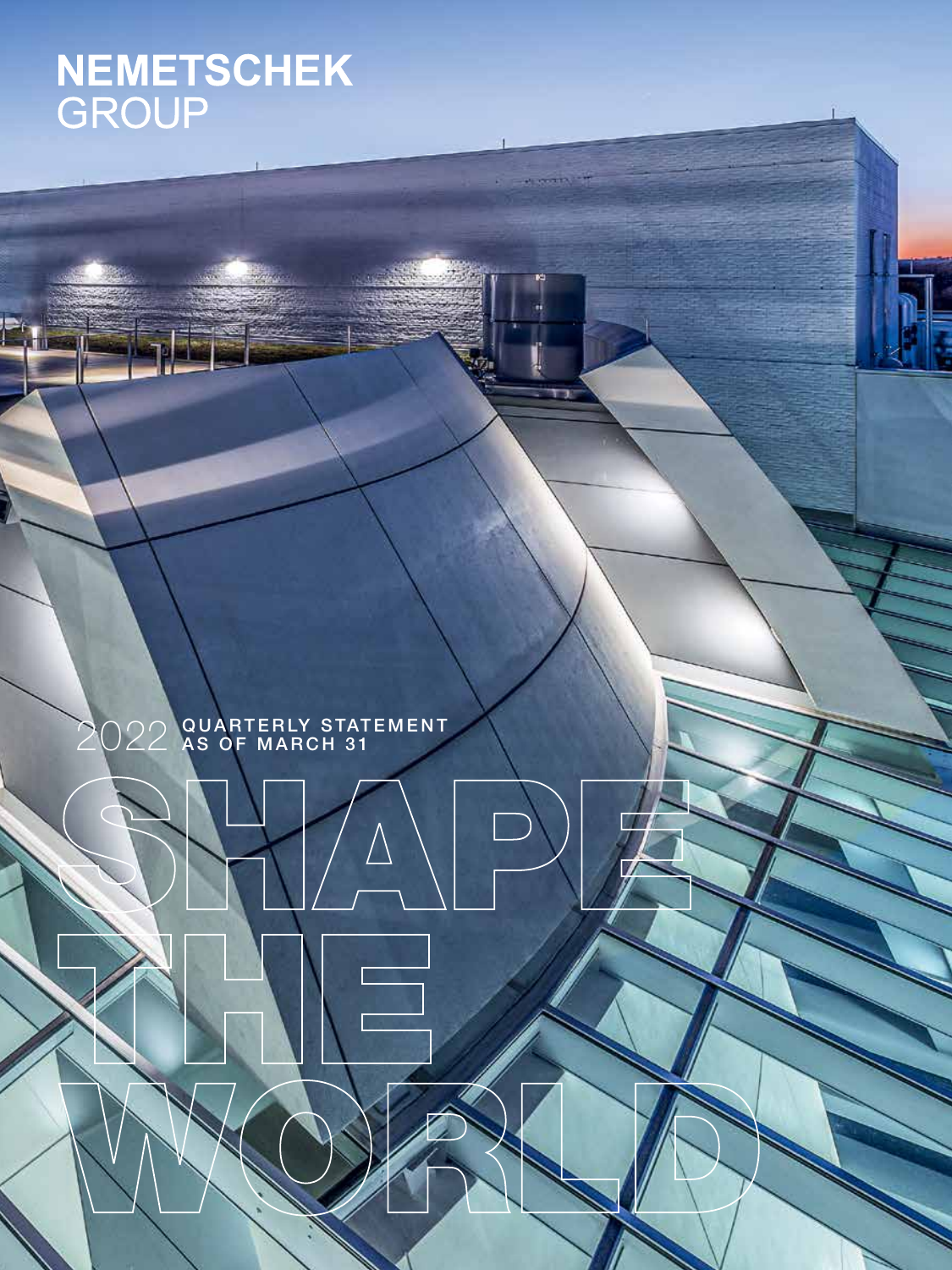## Key Figures

NEMETSCHEK GROUP

| in EUR million                                             | 3 months 2022 | 3 months 2021 | Change |
|------------------------------------------------------------|---------------|---------------|--------|
| <b>Operative figures</b>                                   |               |               |        |
| <b>Revenues</b>                                            | 192.2         | 158.4         | 21.3%  |
| - thereof software licenses                                | 63.8          | 55.0          | 15.9%  |
| - thereof recurring revenues                               | 120.7         | 96.1          | 25.6%  |
| - subscription (as part of the recurring revenues)         | 45.2          | 28.3          | 59.8%  |
| <b>EBITDA</b>                                              | 69.8          | 49.6          | 40.9%  |
| as % of revenue                                            | 36.3%         | 31.3%         |        |
| <b>EBIT</b>                                                | 56.3          | 38.8          | 45.2%  |
| as % of revenue                                            | 29.3%         | 24.5%         |        |
| Net income (group shares)                                  | 42.6          | 29.4          | 44.7%  |
| per share in €                                             | 0.37          | 0.25          |        |
| Net income (group shares) before purchase price allocation | 48.3          | 33.3          | 45.1%  |
| per share in $\epsilon$                                    | 0.42          | 0.29          |        |
| Cash flow figures                                          |               |               |        |
| Cash flow from operating activities                        | 72.0          | 60.5          | 19.0%  |
| Cash flow from investing activities                        | $-10.7$       | $-3.9$        |        |
| Cash flow from financing activities                        | $-14.8$       | $-22.1$       |        |
| Free cash flow                                             | 61.3          | 56.6          | 8.4%   |
| <b>Balance sheet figures</b>                               |               |               |        |
| Cash and cash equivalents*                                 | 205.6         | 157.1         | 30.8%  |
| Net liquidity/net debt*                                    | 86.9          | 28.4          |        |
| Balance sheet total*                                       | 1,125.3       | 1,054.2       | 6.7%   |
| Equity ratio in %*                                         | 52.7%         | 51.4%         |        |
| Headcount as of balance sheet date                         | 3,185         | 3,173         | 0.4%   |
| Share figures                                              |               |               |        |
| Closing price (Xetra) in €                                 | 87.80         | 54.40         |        |
| Market Capitalization                                      | 10,140.90     | 6,283.20      |        |
|                                                            |               |               |        |

\* Presentation of previous year as of December 31, 2021.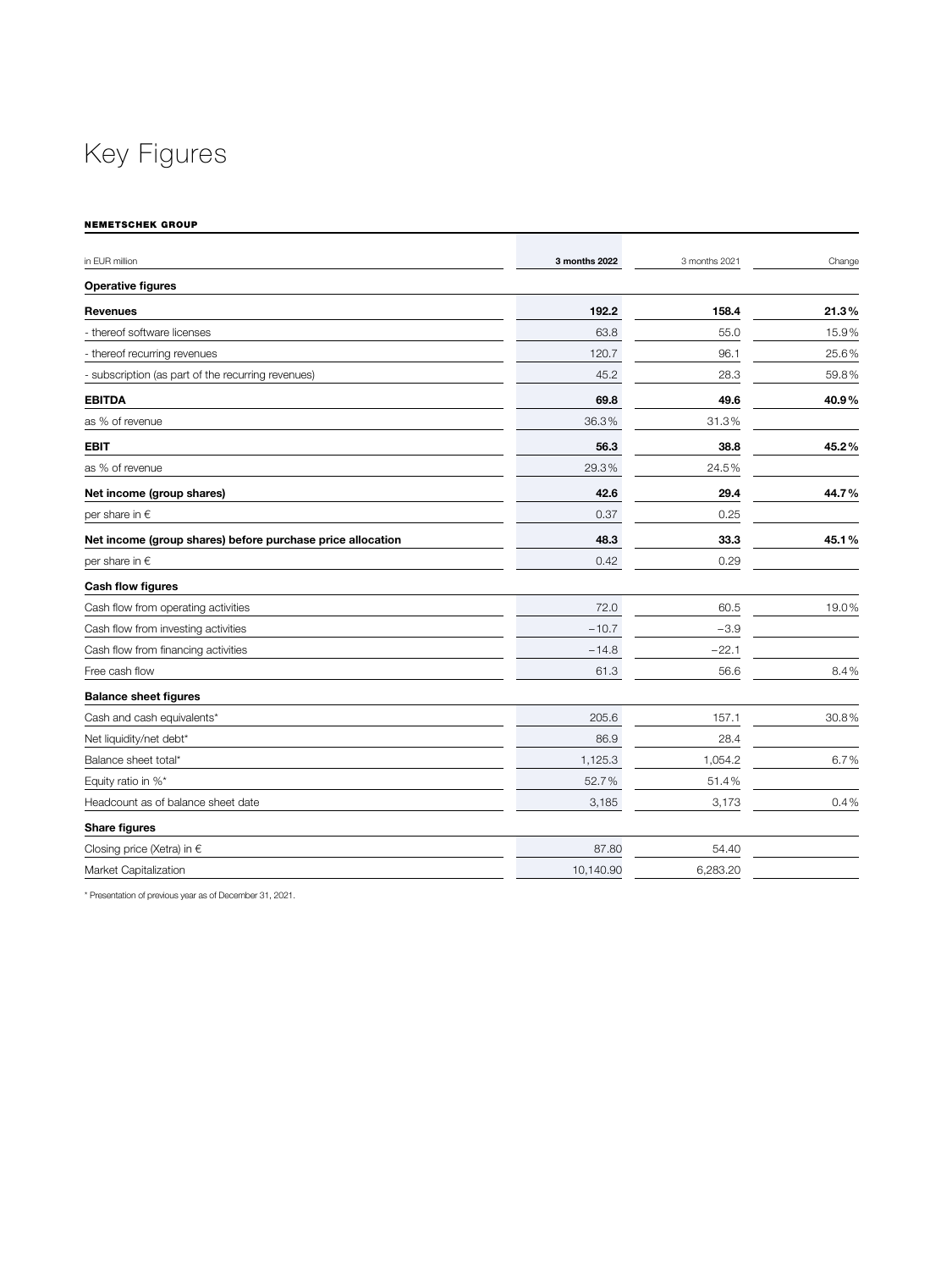## Interim Group Management Report

#### Report on the earnings, financial and asset situation

#### Strong start to the year 2022: Revenue growth of 21.3% and increase in EBITDA margin to 36.3%

Consolidated revenue rose by 21.3% in the first three months to EUR 192.2 million (previous year: EUR 158.4 million). The increase in revenue is a result of solely organic growth. Adjusted for currency translation effects at constant exchange rates, revenue growth would have been 17.5%.

EBITDA increased by 40.9 % to EUR 69.8 million (previous year: EUR 49.6 million). The EBITDA margin thus rose considerably from 31.3 % in the previous year to 36.3 % . The aboveaverage margin is mainly due to the strong operating business development.

#### Subscription and SaaS continue to drive growth

Overall, there was a recovery in the license business compared to the previous year. In the first three months of 2022, the Nemetschek Group's revenues from software licenses were 15.9% higher than in the same quarter of the previous year at EUR 63.8 million (previous year: EUR 55.0 million). Adjusted for currency effects, the increase was 11.9%. Recurring revenues again increased significantly in the first three month by 25.6% to EUR 120.7 million (previous year: EUR 96.1 million). Adjusted for currency effects, recurring revenues rose by 21.6%. The disproportionately strong increase reflects the strategic change in the business model to increasingly offer subscription and SaaS. Revenues from subscription/SaaS increased significantly by 59.8% (adjusted for currency effects: 54.4%) to EUR 45.2 million. Software licenses accounted for 33.2% of total revenues (previous year: 34.7%), while the share of recurring revenues slightly increased from 60.7% in the previous year to 62.8%.

#### Internationalization

An essential diversification factor is the Group's continuing global orientation. Domestic sales increased by 7.3% to EUR 45.3 million (previous year: EUR 42.2 million). In the foreign markets, the Nemetschek Group achieved revenues of EUR 146.9 million, an increase of 26.5% compared to the previous year. The share of revenues generated abroad increased to 76.4% (previous year: 73.4%).

#### Overview of segments

In the Design<sup>\*</sup> segment, revenues increased by 10.4% (adjusted for currency effects: 7.9%) to EUR 93.3 million compared to the prior-year (EUR 84.5 million). EBITDA increased by 11.8% to EUR 31.7 million (previous year: EUR 28.4 million). This corresponds to an operating margin of 34.0%, which was slightly above the previous year's level of 33.6%. In the Build\* segment, revenues increased significantly year-on-year by 30.3% (after adjustment for currency translation effects: 23.9%) to EUR 64.7 million (previous year: EUR 49.7 million). The EBITDA margin increased to 46.0% (previous year: 41.9%). In the Manage segment, revenues increased by 1.0% (adjusted for currency translation effects: 1.0%) to EUR 11.0 million (previous year EUR 10.9 million). The EBITDA margin was 6.6% and below the previous year (7.6%). The Media & Entertainment segment revenues significantly increased by 73.6% to EUR 25.5 million (previous year: EUR 14.7 million) in the first three months. The currency-adjusted growth was at 67.5%. At 47.2%, the EBITDA margin significantly increased (previous year: 33.7%).

#### Earnings per share at EUR 0.37

Operating expenses increased by 14.7% from EUR 121.2 million to EUR 139.0 million. The cost of materials included in this figure rose to EUR 6.9 million (previous year: EUR 6.7 million). Personnel expenses rose by 12.6% from EUR 69.5 million to EUR 78.2 million. Other expenses increased by 17.8% from EUR 34.2 million to EUR 40.3 million. Depreciation and amortization on fixed assets slightly increased by 25.3% from EUR 10.8 million to EUR 13.5 million.

The net income for the year (group shares) increased to EUR 42.6 million (previous year: EUR 29.4 million). Adjusted for amortization from the purchase price allocation after tax, net income rose by 45.1% to EUR 48.3 million (previous year: EUR 33.3 million), resulting in earnings per share of EUR 0.42.

The Group's tax rate at the end of the first quarter of 2022 was 20.9% (previous year: 21.0%).

#### Operating cash flow at EUR 72.0 million – Cash and cash eqivalents at EUR 205.6 million

The cash flow from operating activities was mainly used for the repayment of loans and lease liabilities.

The operating cash flow of the first three months in the amount of EUR 72.0 million increased significantly due to the higher operating performance (previous year: EUR 60.5 million) supported by positive working capital effects.

\* As a result of the strategic reorganization of brands between the Design and Build segments, the prior year figures were adjusted for comparability purposes.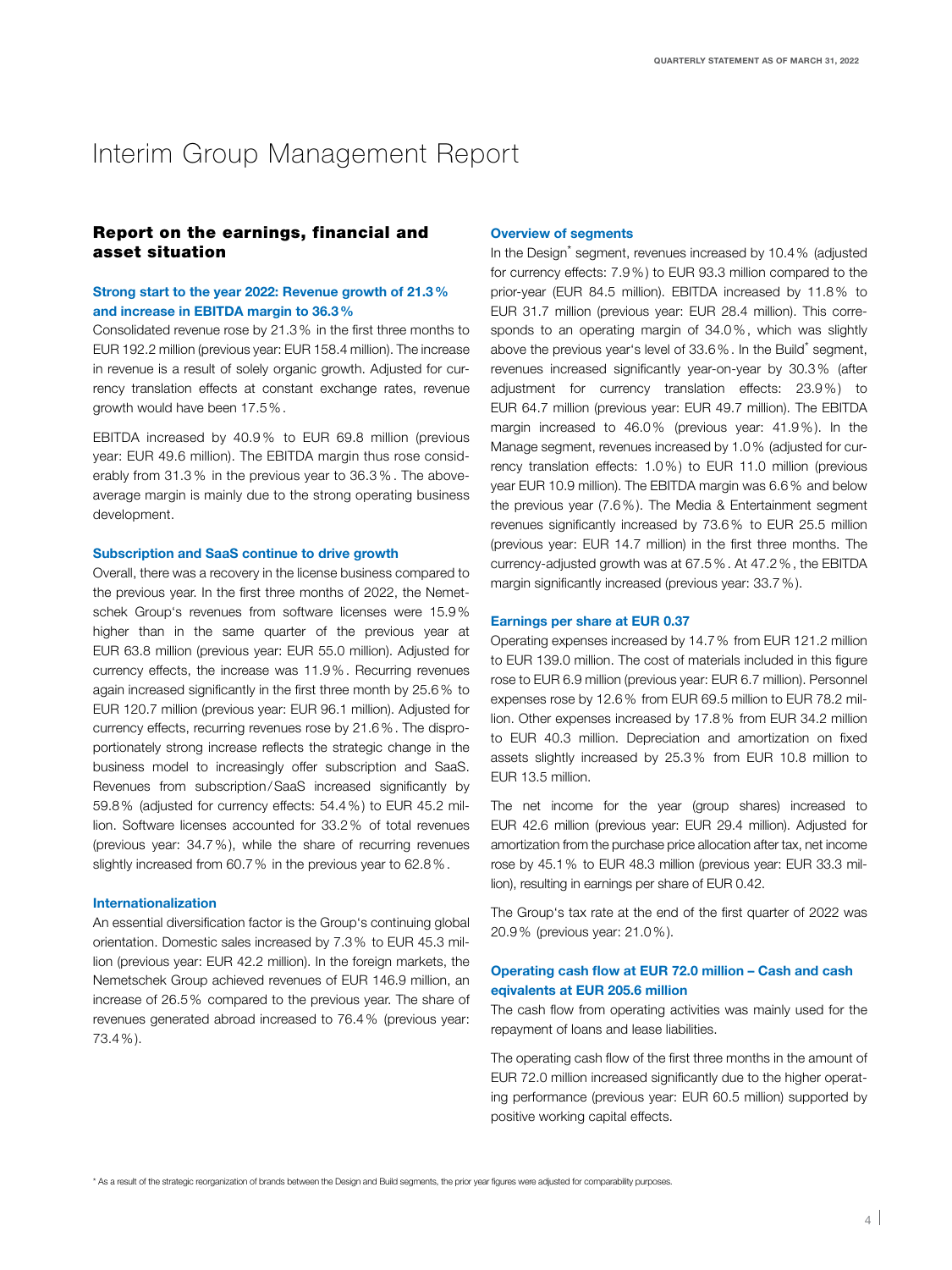Cash flow from investing activities was EUR –10.7 million (previous year: EUR –3.9 million) and included the payments of the conditional purchase prise obligations in the amount of EUR 7.3 million. In the previous year, EUR 2.2 million were paid for the acquisition of an asset deal in Maxon GmbH as well for Maxon Japan in the Media & Entertainment segment. The cash flow from financing activities of EUR –14.8 million (previous year: EUR –22.1 million) mainly includes cash received for short-term interim financing in the amount of EUR 39.0 million (previous year: EUR 0), the repayment of bank loans of EUR 49.1 million (previous year: EUR 17.8 million), and the repayment of lease liabilities of EUR 4.0 million (previous year: EUR 3.7 million).

On the quarterly closing date, the Nemetschek Group held cash and cash equivalents of EUR 205.6 million (December 31, 2021: EUR 157.1 million).

#### Equity ratio at 52.7%

The balance sheet total increased from EUR 1,054.2 million to EUR 1,125.3 million compared to December 31, 2021. Equity amounted to EUR 593.5 million (December 31, 2021: EUR 541.7 million), resulting in an equity ratio of 52.7% compared to 51.4% as of December 31, 2021. The increase was driven by the net income for the year (EUR 44.3 million), the currency-related increase of Group assets (EUR 7.5 million).

#### Significant events after the interim reporting period

As of April 1, 2022, Frilo Software GmbH obtained control over 100% of the shares of DC-Software Doster & Christmann GmbH, Munich, Germany. The consideration transferred consists of EUR 5.0 million in cash. Furthermore, a contingent consideration of up to EUR 2.0 million, depending on the achievement of revenue targets, has been negotiated. Further disclosures are not available as of the date of preparation of the consolidated interim financial statements.

#### Employees

As of March 31, 2022, the Nemetschek Group employed a staff of 3,185 (March 31, 2021: 3,173), an increase of 0.4% on the prior-year quarter. In the following quarters, the Nemetschek Group intends to further increase the number of employees in order to ensure future growth.

#### Report on opportunities and risks

For the main opportunities and risks of the Nemetschek Group's anticipated development, we refer to the opportunities and risks described in the Group management report as of December 31, 2021. No significant changes have occurred in the meantime. With regard to the effects of the Covid-19 pandemic and the Ukraine war, we refer to the forecast report in the Group management report as of December 31, 2021.

#### Report on forecasts and other statements on expected development

Following the very successful start to the year, the Executive Board is reaffirming its current targets for the financial year 2022. The Executive Board therefore continues to expect a revenue growth at constant exchange rates in the range of 12% to 14% for the Group in 2022. The EBITDA margin is targeted to be between 32% and 33%.

The outlook is based on the assumption that there will be no significant deterioration in the global macroeconomic as well as industry-specific conditions in 2022, in particular in the light of the recent growing global economic risk due to the war in Ukraine.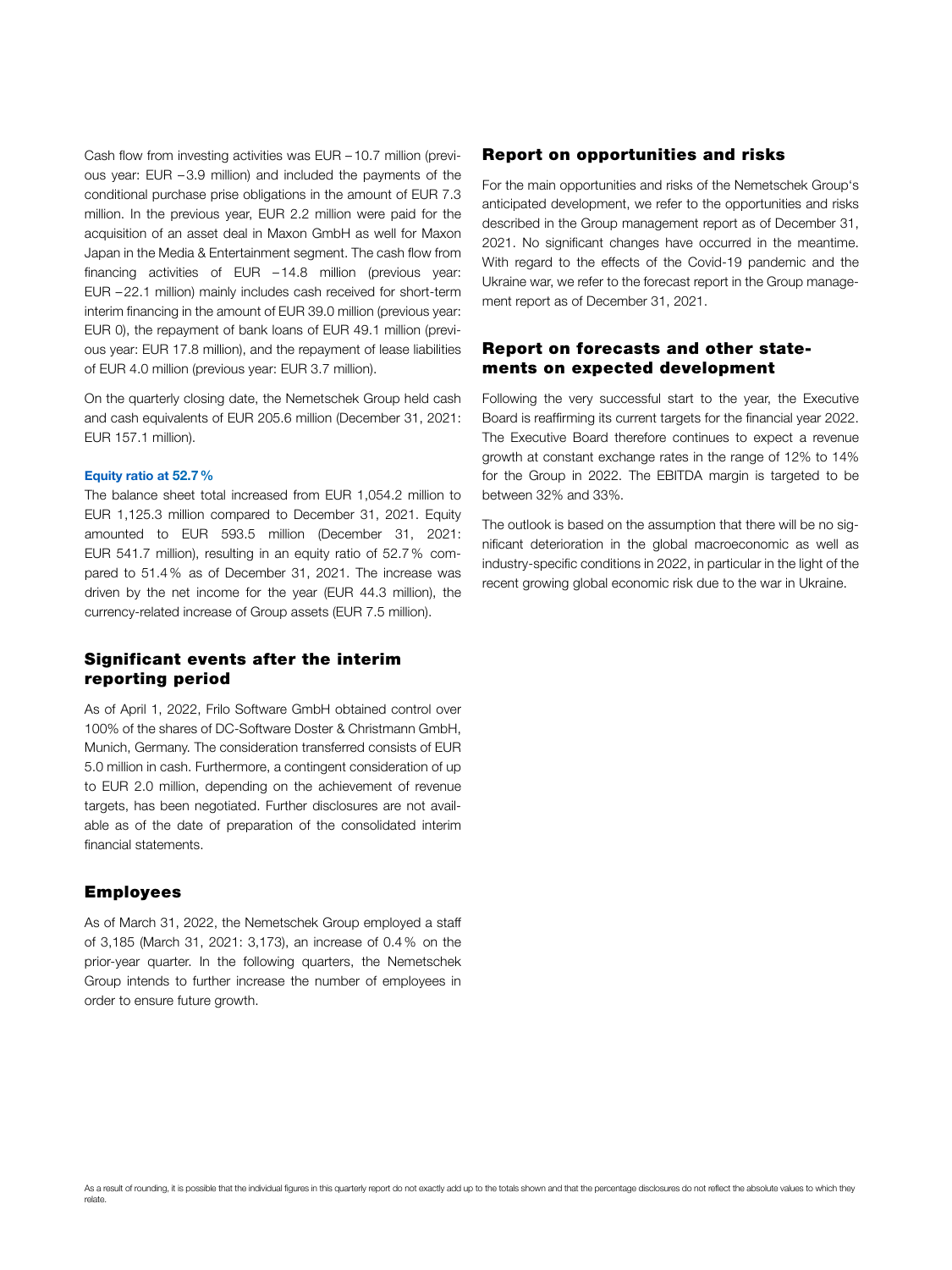## Consolidated statement of comprehensive income

for the period from January 1 to March 31, 2022 and 2021

#### STATEMENT OF COMPREHENSIVE INCOME

| Thousands of $\epsilon$                                                                  | 3 months 2022 | 3 months 2021 |
|------------------------------------------------------------------------------------------|---------------|---------------|
| <b>Revenues</b>                                                                          | 192,224       | 158,431       |
| Other income                                                                             | 3,047         | 1,499         |
| <b>Operating income</b>                                                                  | 195,271       | 159,930       |
| Cost of goods and services                                                               | $-6,916$      | $-6,676$      |
| Personnel expenses                                                                       | $-78,203$     | $-69,452$     |
| Depreciation of property, plant and equipment and amortization of intangible assets      | $-13,532$     | $-10,801$     |
| thereof amortization of intangible assets due to purchase price allocation               | $-7,083$      | $-4,912$      |
| Other expenses                                                                           | $-40,336$     | $-34,241$     |
| <b>Operating expenses</b>                                                                | $-138,987$    | $-121,171$    |
| <b>Operating result (EBIT)</b>                                                           | 56,284        | 38,759        |
| Interest income                                                                          | 60            | 15            |
| Interest expenses                                                                        | -634          | -638          |
| Other financial expenses/income                                                          | 296           | $-408$        |
| <b>Net finance costs</b>                                                                 | -277          | -1,031        |
| Earnings before taxes (EBT)                                                              | 56,006        | 37,728        |
| Income taxes                                                                             | $-11,723$     | $-7,920$      |
| Net income for the year                                                                  | 44,283        | 29,808        |
| Other comprehensive income:                                                              |               |               |
| Difference from currency translation                                                     | 7,455         | 14,459        |
| Items of other comprehensive income that are reclassified subsequently to profit or loss | 7,455         | 14,459        |
| Gains/losses from the revaluation of defined benefit pension plans                       | 270           | 237           |
| Tax effect                                                                               | -76           | $-67$         |
| Items of other comprehensive income that will not be reclassified to profit or loss      | 193           | 170           |
| Subtotal other comprehensive income                                                      | 7,649         | 14,629        |
| Total comprehensive income for the year                                                  | 51,932        | 44,437        |
| Net profit or loss for the period attributable to:                                       |               |               |
| Equity holders of the parent                                                             | 42,597        | 29,446        |
| Non-controlling interests                                                                | 1,686         | 362           |
| Net income for the year                                                                  | 44,283        | 29,808        |
| Total comprehensive income for the year attributable to:                                 |               |               |
| Equity holders of the parent                                                             | 49,852        | 43,166        |
| Non-controlling interests                                                                | 2,080         | 1,271         |
| Total comprehensive income for the year                                                  | 51,932        | 44,437        |
| Earnings per share (undiluted) in euros                                                  | 0.37          | 0.25          |
| Earnings per share (diluted) in euros                                                    | 0.37          | 0.25          |
| Average number of shares outstanding (undiluted)                                         | 115,500,000   | 115,500,000   |
| Average number of shares outstanding (diluted)                                           | 115,500,000   | 115,500,000   |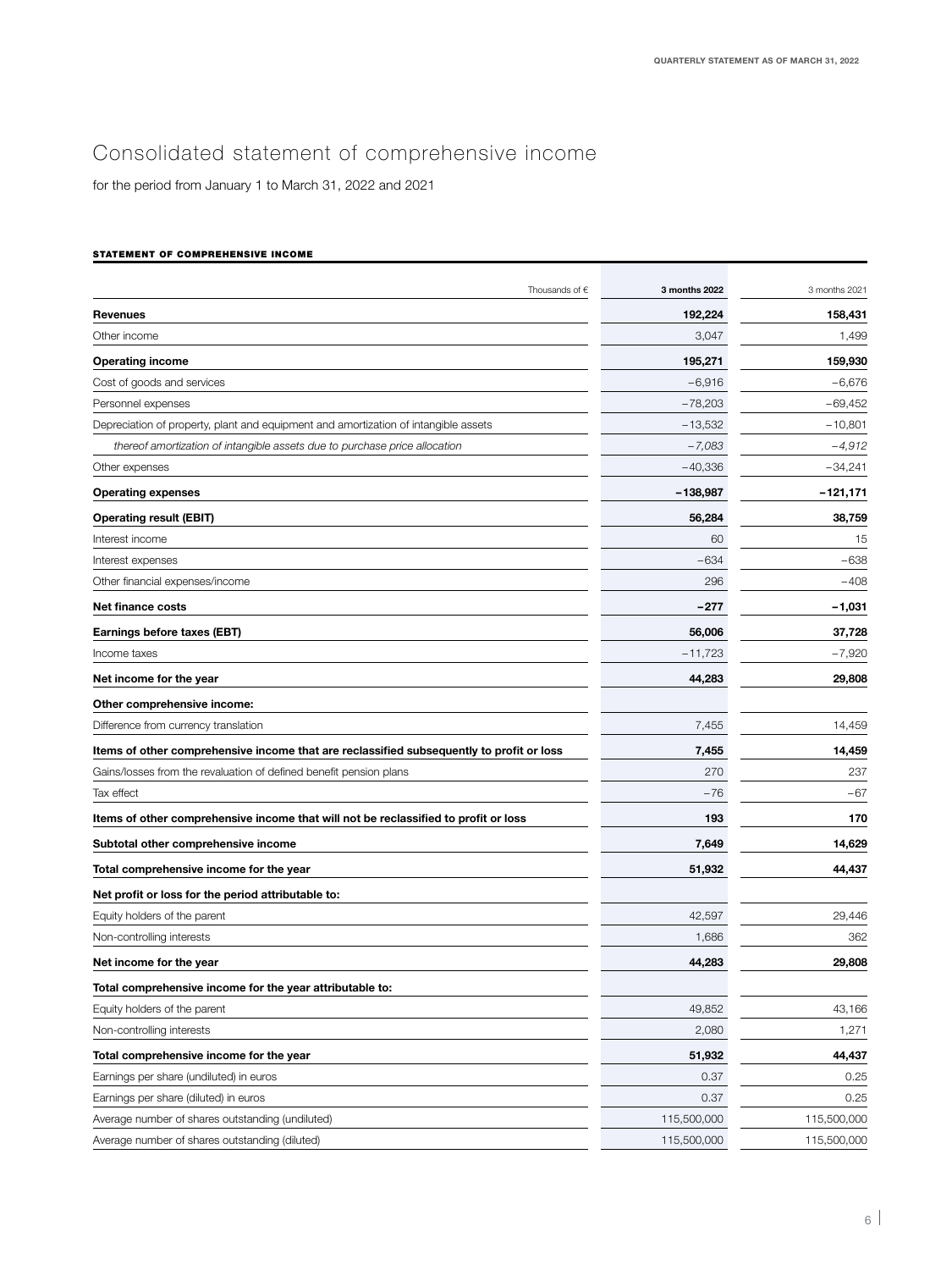## Consolidated statement of financial position

as of March 31, 2022 and December 31, 2021

#### STATEMENT OF FINANCIAL POSITION

| Thousands of $\in$<br><b>Assets</b> | March 31, 2022 | December 31, 2021 |
|-------------------------------------|----------------|-------------------|
| <b>Current assets</b>               |                |                   |
| Cash and cash equivalents           | 205,552        | 157,095           |
| Trade receivables                   | 81,643         | 70,108            |
| Inventories                         | 895            | 949               |
| Income tax receivables              | 6,408          | 4,766             |
| Other financial assets              | 1,306          | 1,220             |
| Other non-financial assets          | 33,975         | 28,990            |
| <b>Current assets, total</b>        | 329,779        | 263,128           |
| <b>Non-current assets</b>           |                |                   |
| Property, plant and equipment       | 21,452         | 20,736            |
| Intangible assets                   | 153,752        | 158,884           |
| Goodwill                            | 531,080        | 523,967           |
| Right-of-use assets                 | 60,123         | 59,233            |
| Investments in associates           | 4,063          | 4,063             |
| Deferred tax assets                 | 8,489          | 8,208             |
| Other financial assets              | 14,432         | 13,816            |
| Other non-financial assets          | 2,095          | 2,158             |
| Non-current assets, total           | 795,485        | 791,064           |
|                                     |                |                   |

| <b>Total assets</b> | .125.264 |          |
|---------------------|----------|----------|
|                     |          | ,054,193 |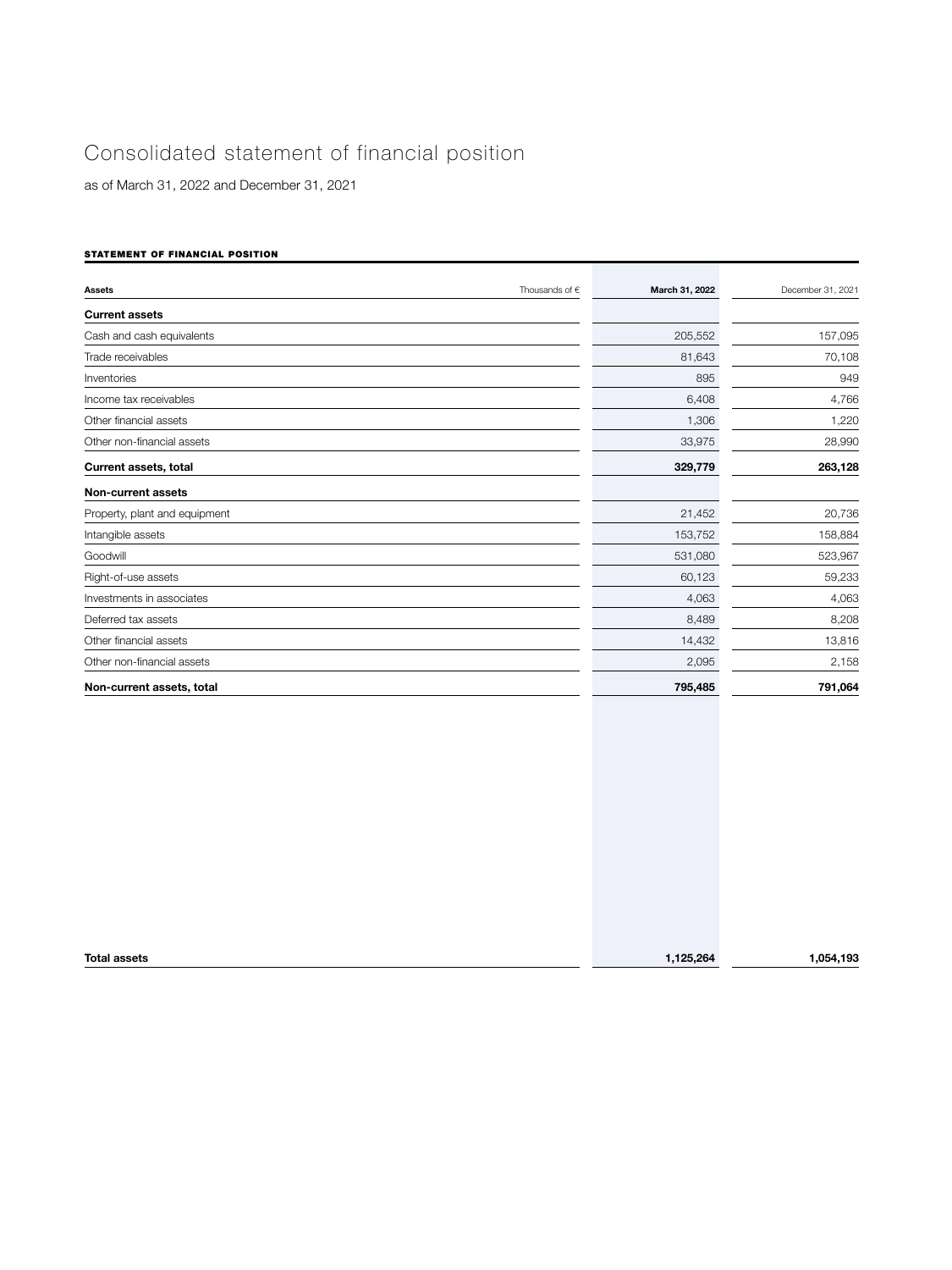| <b>Equity and liabilities</b>                                | Thousands of $\in$ | March 31, 2022 | December 31, 2021 |
|--------------------------------------------------------------|--------------------|----------------|-------------------|
| <b>Current liabilities</b>                                   |                    |                |                   |
| Short-term borrowings and current portion of long-term loans |                    | 90,797         | 93,766            |
| Trade payables                                               |                    | 12,590         | 11,260            |
| Provisions and accrued liabilities                           |                    | 48,063         | 71,744            |
| Deferred revenue                                             |                    | 201,447        | 157,975           |
| Income tax liabilities                                       |                    | 19,434         | 11,496            |
| Other financial liabilities                                  |                    | 884            | 7,355             |
| Lease liabilities                                            |                    | 14,167         | 14,060            |
| Other non-financial liabilities                              |                    | 24,533         | 16,870            |
| <b>Current liabilities, total</b>                            |                    | 411,914        | 384,526           |
| <b>Non-current liabilities</b>                               |                    |                |                   |
| Long-term borrowings without current portion                 |                    | 27,868         | 34,935            |
| Deferred tax liabilities                                     |                    | 19,559         | 20,590            |
| Pensions and related obligations                             |                    | 3,317          | 3,601             |
| Provisions                                                   |                    | 4,443          | 4,530             |
| Deferred revenue                                             |                    | 2,731          | 2,966             |
| Income tax liabilities                                       |                    | 4,845          | 4,787             |
| Other financial liabilities                                  |                    | 1,002          | 1,241             |
| Lease liabilities                                            |                    | 52,851         | 51,977            |
| Other non-financial liabilities                              |                    | 3,248          | 3,379             |
| Non-current liabilities, total                               |                    | 119,864        | 128,005           |
| <b>Equity</b>                                                |                    |                |                   |
| Subscribed capital                                           |                    | 115,500        | 115,500           |
| Capital reserve                                              |                    | 12,485         | 12,485            |
| Retained earnings                                            |                    | 458,168        | 415,410           |
| Other reserves                                               |                    | $-10,439$      | $-17,533$         |
| Equity (group shares)                                        |                    | 575,714        | 525,862           |
| Non-controlling interests                                    |                    | 17,772         | 15,799            |
| Equity, total                                                |                    | 593,486        | 541,662           |
| <b>Total equity and liabilities</b>                          |                    | 1,125,264      | 1,054,193         |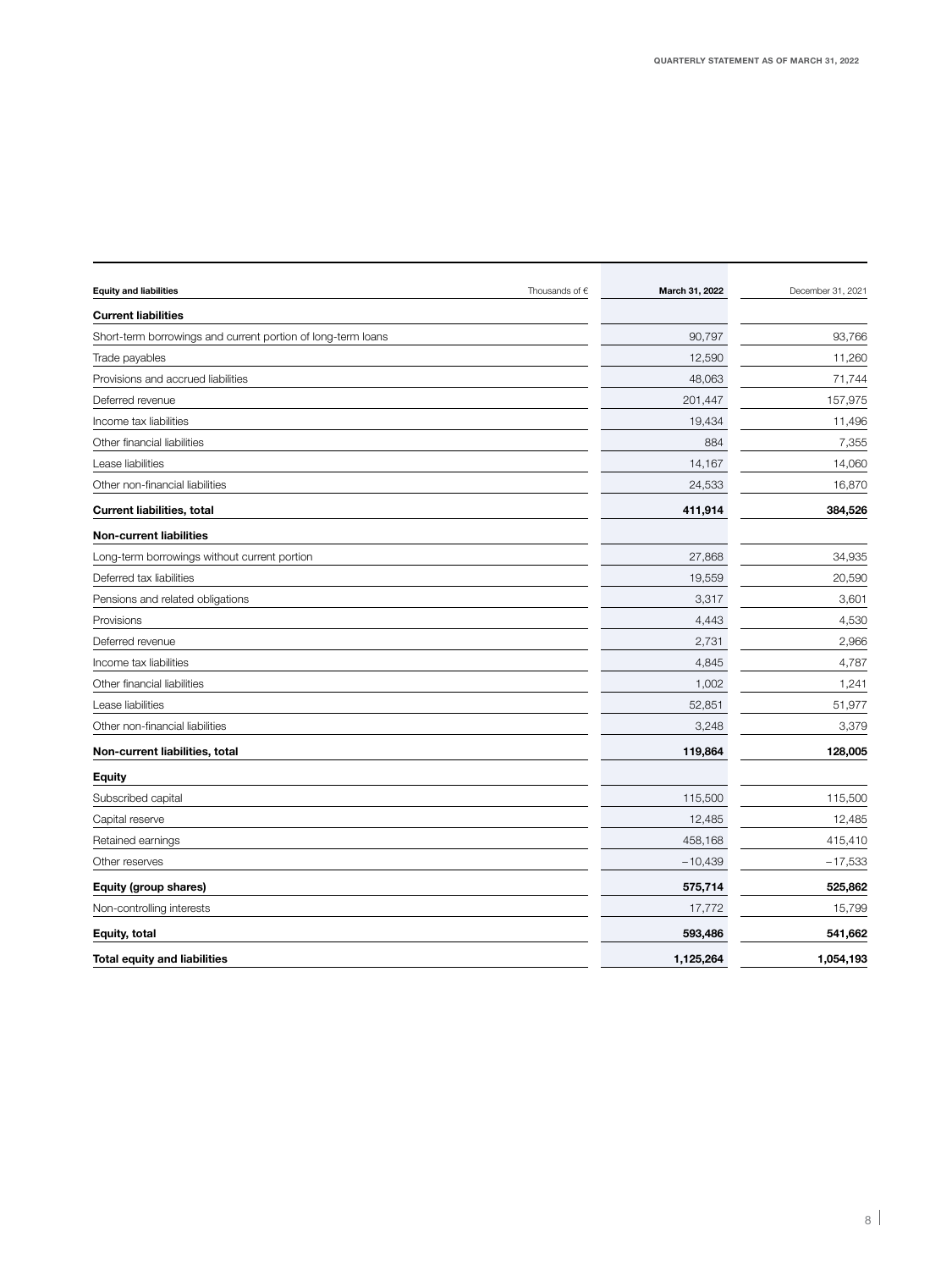### Consolidated cash flow statement

for the period from January 1 to March 31, 2022 and 2021

#### CONSOLIDATED STATEMENT OF CASH FLOWS

| Thousands of $\epsilon$                                          | 3 months 2022 | 3 months 2021 |
|------------------------------------------------------------------|---------------|---------------|
| Profit (before tax)                                              | 56,006        | 37,728        |
| Depreciation and amortization of fixed assets                    | 13,532        | 10,801        |
| Net finance costs                                                | 277           | 1,031         |
| <b>EBITDA</b>                                                    | 69,816        | 49,561        |
| Other non-cash transactions                                      | 369           | 1,082         |
| Cash flow for the period                                         | 70,184        | 50,643        |
| Change in trade working capital                                  | 31,372        | 28,138        |
| Change in other working capital                                  | $-23,105$     | $-10,750$     |
| Financing effects and tax cash flow                              | $-6,480$      | $-7,566$      |
| Cash flow from operating activities                              | 71,971        | 60,465        |
| Capital expenditure                                              | $-3,074$      | $-1,718$      |
| Changes in liabilities from acquisitions                         | $-7,276$      | 0             |
| Cash received from disposal of fixed assets                      | $\mathbf{2}$  | 25            |
| Cash paid for acquisition of subsidiaries, net of cash acquired  | 0             | $-2,219$      |
| Cash paid for acquisition of other investments                   | $-306$        | 0             |
| Cash flow from investing activities                              | $-10,654$     | $-3,912$      |
| Dividend payments to non-controlling interests                   | $-107$        | 0             |
| Cash received from bank loans                                    | 39,000        | 0             |
| Repayment of borrowings                                          | $-49,125$     | $-17,825$     |
| Principal elements of lease payments                             | $-4,000$      | $-3,711$      |
| Interests paid                                                   | $-571$        | $-607$        |
| Cash flow from financing activities                              | $-14,803$     | $-22,142$     |
| Changes in cash and cash equivalents                             | 46,514        | 34,411        |
| Effect of exchange rate differences on cash and cash equivalents | 1,944         | 3,711         |
| Cash and cash equivalents at the beginning of the period         | 157,095       | 139,320       |
| Cash and cash equivalents at the end of the period               | 205,552       | 177,442       |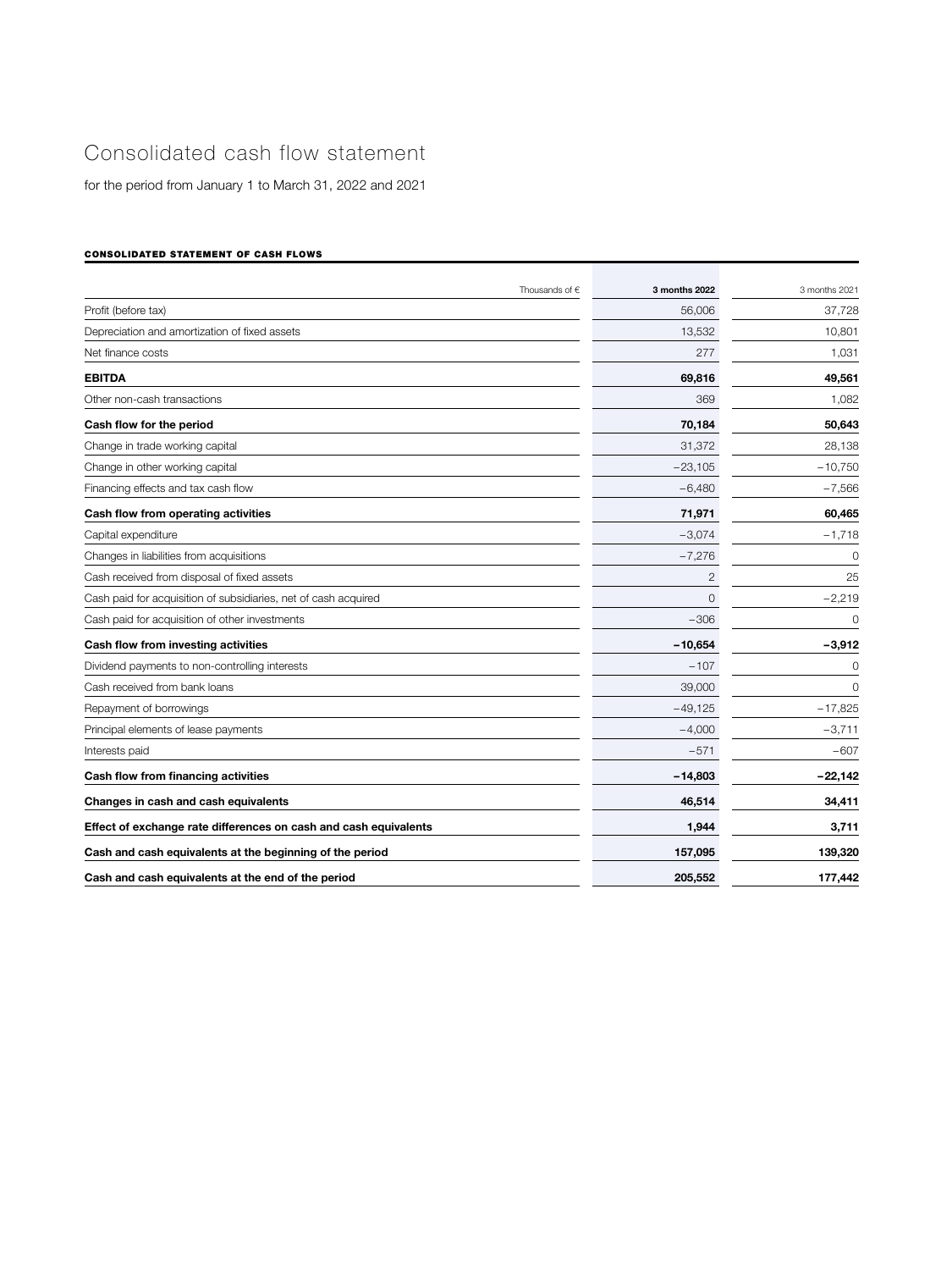## Consolidated statement of changes in equity

for the period from January 1 to March 31, 2022 and 2021

|                                                   |                    |                 | Equity attributable to the parent company's shareholders |                     |              |                              |                     |
|---------------------------------------------------|--------------------|-----------------|----------------------------------------------------------|---------------------|--------------|------------------------------|---------------------|
| Thousands of $\in$                                | Subscribed capital | Capital reserve | Retained earnings                                        | Translation reserve | <b>Total</b> | Non-controlling<br>interests | <b>Total equity</b> |
| As of January 1, 2021                             | 115,500            | 12,485          | 315,341                                                  | $-39,408$           | 403,919      | 13,373                       | 417,292             |
| Other comprehensive income                        |                    |                 | 251                                                      | 13,469              | 13,720       | 909                          | 14,629              |
| Net income for the year                           |                    |                 | 29,446                                                   |                     | 29,446       | 362                          | 29,808              |
| <b>Total comprehensive</b><br>income for the year | 0                  | 0               | 29,697                                                   | 13,469              | 43,166       | 1,271                        | 44,437              |
| As of March 31, 2021                              | 115,500            | 12,485          | 345,038                                                  | $-25,939$           | 447,084      | 14,644                       | 461,728             |
| As of January 1, 2022                             | 115,500            | 12,485          | 415,410                                                  | $-17,533$           | 525,862      | 15,799                       | 541,662             |
| Other comprehensive income                        |                    |                 | 162                                                      | 7,094               | 7,256        | 393                          | 7,649               |
| Net income for the year                           |                    |                 | 42,597                                                   |                     | 42,597       | 1,686                        | 44,283              |
| <b>Total comprehensive</b><br>income for the year | 0                  | 0               | 42,758                                                   | 7,094               | 49,852       | 2,080                        | 51,932              |
| Dividend payments to<br>non-controlling interests |                    |                 |                                                          |                     | 0            | $-107$                       | $-107$              |
| As of March 31, 2022                              | 115,500            | 12,485          | 458,168                                                  | $-10,439$           | 575,714      | 17,772                       | 593,486             |